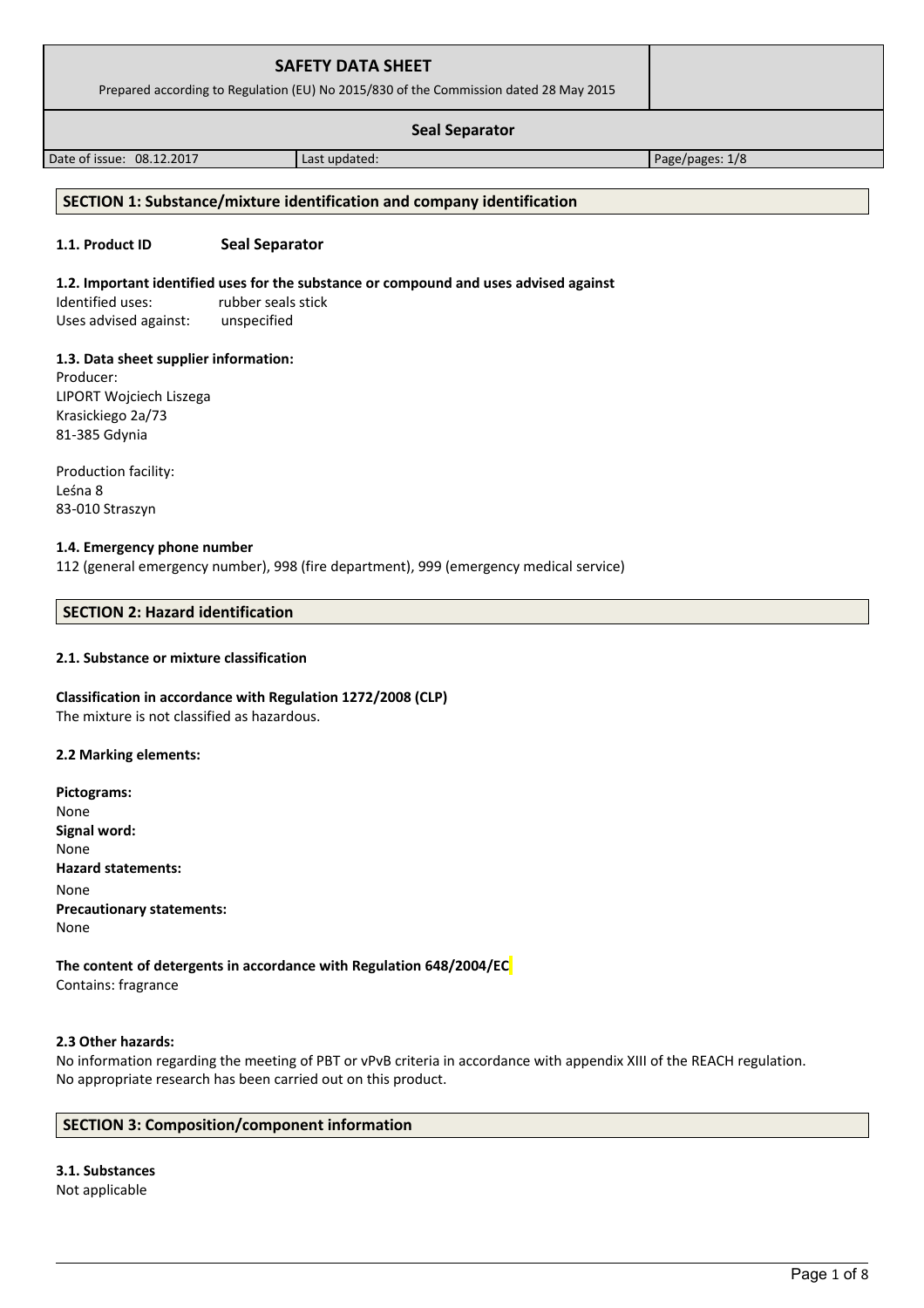| <b>SAFETY DATA SHEET</b><br>Prepared according to Regulation (EU) No 2015/830 of the Commission dated 28 May 2015 |               |                 |
|-------------------------------------------------------------------------------------------------------------------|---------------|-----------------|
| <b>Seal Separator</b>                                                                                             |               |                 |
| Date of issue: 08.12.2017                                                                                         | Last updated: | Page/pages: 2/8 |

### **3.2. Mixtures**

Dangerous components:

|                   |                    | <b>CLP classification</b>    |                                |
|-------------------|--------------------|------------------------------|--------------------------------|
| <b>Product ID</b> | Quantity<br>$[\%]$ | <b>Hazard classification</b> | <b>Hazard statements codes</b> |
| $- - -$           | $- - -$            | $- - -$                      | $---$                          |

The full meaning of hazard statements has been given in section 16

### **SECTION 4: First aid measures**

### **4.1. Description of first aid measures**

### **Routes of exposure:**

Inhalation, ingestion, skin and eye contact.

### **Inhalation:**

Take the affected person out into fresh air. Place in a comfortable position. Ensure peace and protect against heat loss. Provide medical assistance if necessary.

### **Consumption:**

Rinse mouth with water, drink 2-3 cups of water, consult a doctor. Do not induce vomiting. If unconscious do not give anything by mouth. Transport the affected person to hospital if necessary.

### **Eye contact:**

Rinse immediately with plenty of lukewarm water, preferably running, for at least 15 minutes. Remove contact lenses. Avoid using a strong water stream due to the risk of cornea damage. Seek medical attention if irritation persists.

### **Skin contact:**

Take off the contaminated clothes and shoes. Wash the contaminated skin with plenty of water and then with water containing

mild soap. Seek medical attention if skin irritation persists.

### **4.2. Most important symptoms and effects, both acute and delayed**

No further data available.

### **4.3. Indication of any immediate medical attention and special treatment needed**

The course of action is decided on by a medical doctor, based on an examination of the person affected.

### **SECTION 5: Fire emergency procedure**

### **5.1. Extinguishing agents:**

**Suitable extinguishing agents:** alcohol-resistant foam or dry extinguishing agents, carbon dioxide extinguishers, sand, soil, water aerosol. Choose extinguishing agents based on the conditions of the environment.

**Unsuitable extinguishing agents:** Do not use a dense water jet on the liquid surface.

### **5.2. Special threats related to the substance or mixture**

In case of fire, high temperatures cause a release of hazardous decomposition products.

### **5.3. Information for the fire department**

Spray the containers located in the fire area with water, remove from the hazardous area if possible. In case of a fire in an enclosed environment, use protective clothing and compressed air breathing apparatus. Do not allow the extinguishing agents into ground waters, surface waters, or sewage systems.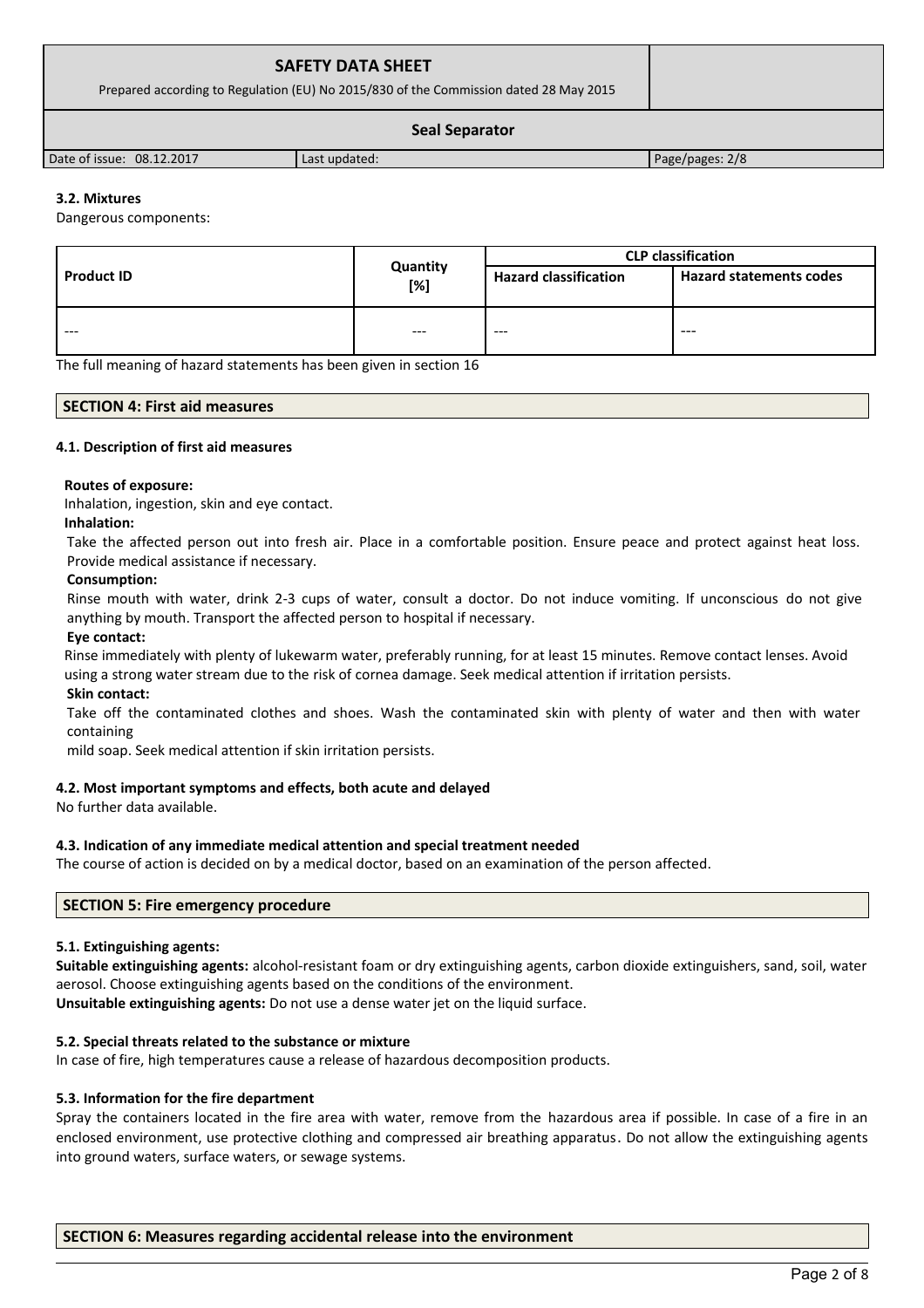| <b>SAFETY DATA SHEET</b><br>Prepared according to Regulation (EU) No 2015/830 of the Commission dated 28 May 2015 |               |                 |
|-------------------------------------------------------------------------------------------------------------------|---------------|-----------------|
|                                                                                                                   |               |                 |
| Date of issue: 08.12.2017                                                                                         | Last updated: | Page/pages: 3/8 |

### **6.1. Individual safety measures, protective equipment and emergency procedures**

For persons other than emergency personnel: notify the appropriate authorities of the emergency. Remove any persons not participating in the containment procedures from the contamination area. For emergency personnel: Ensure proper ventilation, use individual safety measures.

### **6.2. Environmental safety measures**

Prevent the contamination from spreading into sewage systems and water reservoirs.

### **6.3. Methods of removing and preventing the spread of contamination:**

Prevent the contamination from spreading and attempt removal using absorptive materials (sand, diatomite, universal absorbent), place the contaminated materials in properly marked containers for subsequent utilization in accordance with the mandatory provisions of the law.

### **6.4. References to other sections**

Product waste disposal – see section 13 of this data sheet. Individual protective measures – see section 8 of this data sheet.

### **SECTION 7: Storage and use of substances and mixtures**

### **7.1. Precautions for safe handling**

### **Recommendations for handling the mixture**

Avoid direct contact with the mixture. Avoid inhalation. Prevent from spreading into sewage systems. **Apply general provisions of the industrial work hygiene**  Do not eat, drink or smoke when using the product. Replace the contaminated clothing. Wash hands thoroughly after handling. Wash contaminated clothing before reusing. Wash hands and face before breaks at work.

### **7.2. Safe storage regulations, including any mutual incompatibility information**

Store in a well-ventilated area. Keep container tightly closed. Store in a cool place. Protect from sunlight and sources of heat. Do not store with food or animal feeding stuffs. Always use containers made of materials analogous to the original ones. Open containers should be handled very carefully so as to prevent spillage. Do not handle until all safety precautions have been read and understood.

### **7.3. Specific end use(s)**

See section 1.2 of this data sheet.

### **SECTION 8: Exposure controls/individual protective measures**

### **8.1. Control parameters**

### **The national highest acceptable concentration values in the work environment**

in accordance with the Notice of the Minister of Labor and Social Policy of 6 June 2014 on the highest acceptable concentration and intensity of factors detrimental to health in the work environment (Dz.U. (Journal of Laws) 2014, item 817).

| <b>NAME OF THE SUBSTANCE</b> | ID      | NDS(mg/m3) | <b>NDSCh</b> (mg/m <sup>3</sup> ) | $NDSP$ (mg/m3) |
|------------------------------|---------|------------|-----------------------------------|----------------|
| $- - -$                      | $- - -$ | $- - -$    | $- - -$                           | $- - -$        |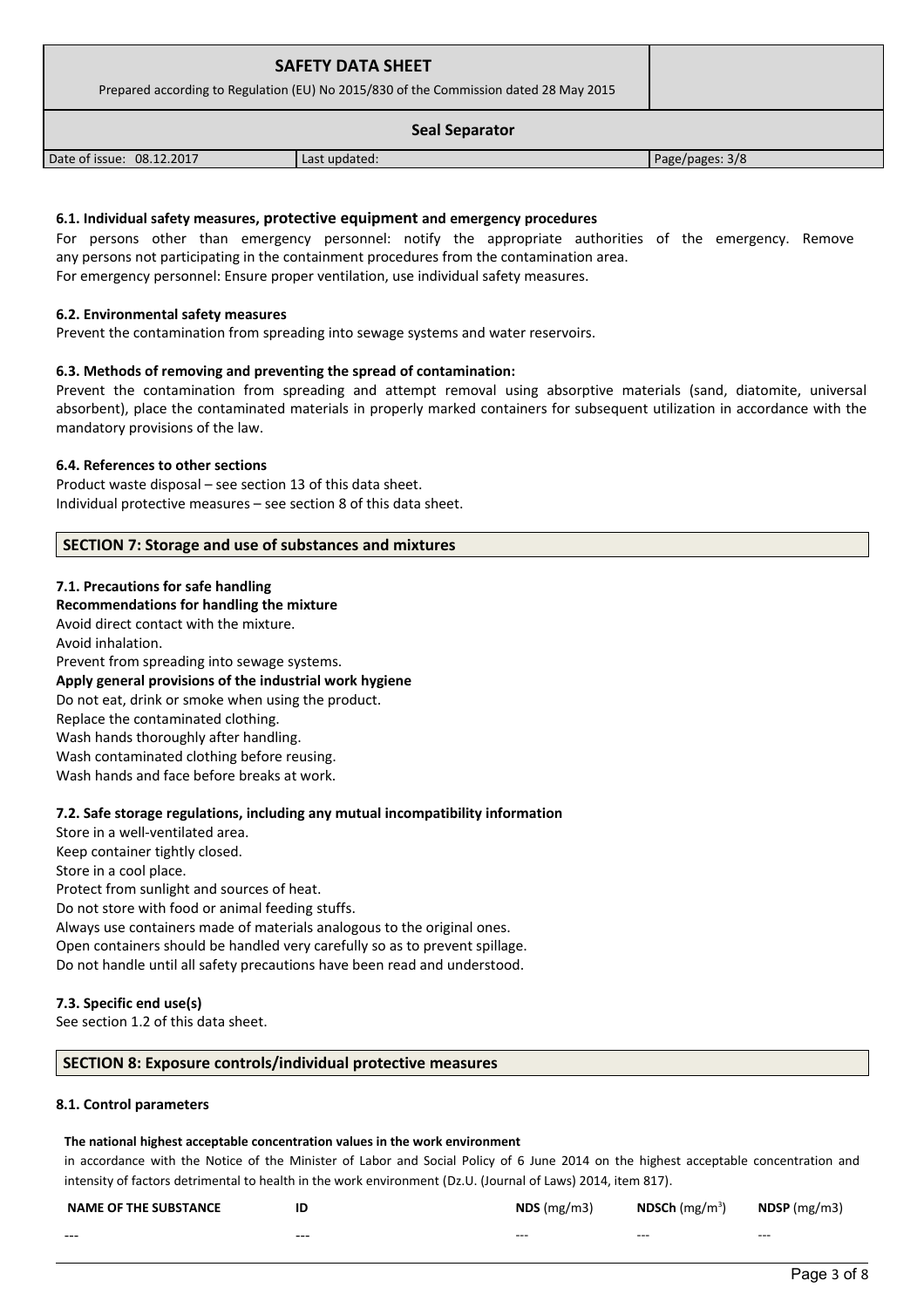|                                                                                                                                                                                                                                                                           | <b>SAFETY DATA SHEET</b><br>Prepared according to Regulation (EU) No 2015/830 of the Commission dated 28 May 2015 |  |  |  |
|---------------------------------------------------------------------------------------------------------------------------------------------------------------------------------------------------------------------------------------------------------------------------|-------------------------------------------------------------------------------------------------------------------|--|--|--|
|                                                                                                                                                                                                                                                                           | <b>Seal Separator</b>                                                                                             |  |  |  |
| Date of issue: 08.12.2017                                                                                                                                                                                                                                                 | Last updated:                                                                                                     |  |  |  |
| Page/pages: 4/8<br>8.2. Exposure controls<br>Appropriate technical control measures: Storage rooms and work stations should be adequately ventilated.<br>Appropriate technical control measures<br>General room ventilation is recommended.<br>Individual safety measures |                                                                                                                   |  |  |  |

# **Face and eye protection**

Not required under normal conditions of use.

**Skin protection** 

**Hand protection** Not required under normal conditions of use.

# **Body protection**

Use protective workwear.

The selection of individual protection measures must be made taking into account the concentration and quantity of the hazardous substance occurring in the work environment.

# **Respiratory tract protection**

Not required under normal conditions of use. **Environment exposure controls** 

Do not discharge into sewage systems or ground waters.

# **General safety and hygiene recommendations**

Follow good hygiene practice.

# **SECTION 9: Physical and chemical properties**

# **9.1. Basic physical and chemical property information**

| Appearance:                                   | Under normal conditions: liquid |
|-----------------------------------------------|---------------------------------|
| Color:                                        | Unspecified                     |
| Odor:                                         | Unspecified                     |
| <b>Odor threshold:</b>                        | Unspecified                     |
| pH:                                           | Unspecified                     |
| Melting point/freezing point:                 | Unspecified                     |
| Initial boiling point and boiling range:      | Unspecified                     |
| Flash point:                                  | Unspecified                     |
| Flammability (solid, gas):                    | Unspecified                     |
| Upper/lower flammability or explosive limits: | Unspecified                     |
| Vapor pressure                                | Unspecified                     |
| Vapor density:                                | Unspecified                     |
| <b>Relative density:</b>                      | Unspecified                     |
| Solubility:                                   | Insoluble in water              |
| Partition coefficient: n-octanol/water:       | Unspecified                     |
| Auto-ignition temperature:                    | Unspecified                     |
| <b>Decomposition temperature:</b>             | Unspecified                     |
| <b>Viscosity:</b>                             | Unspecified                     |
| <b>Explosive properties:</b>                  | Not applicable                  |
| <b>Oxidizing properties:</b>                  | Not applicable                  |
|                                               |                                 |

# **9.2. Additional information**

None.

# **SECTION 10: Stability and reactivity**

# **10.1. Reactivity**

The mixture is chemically stable under normal conditions.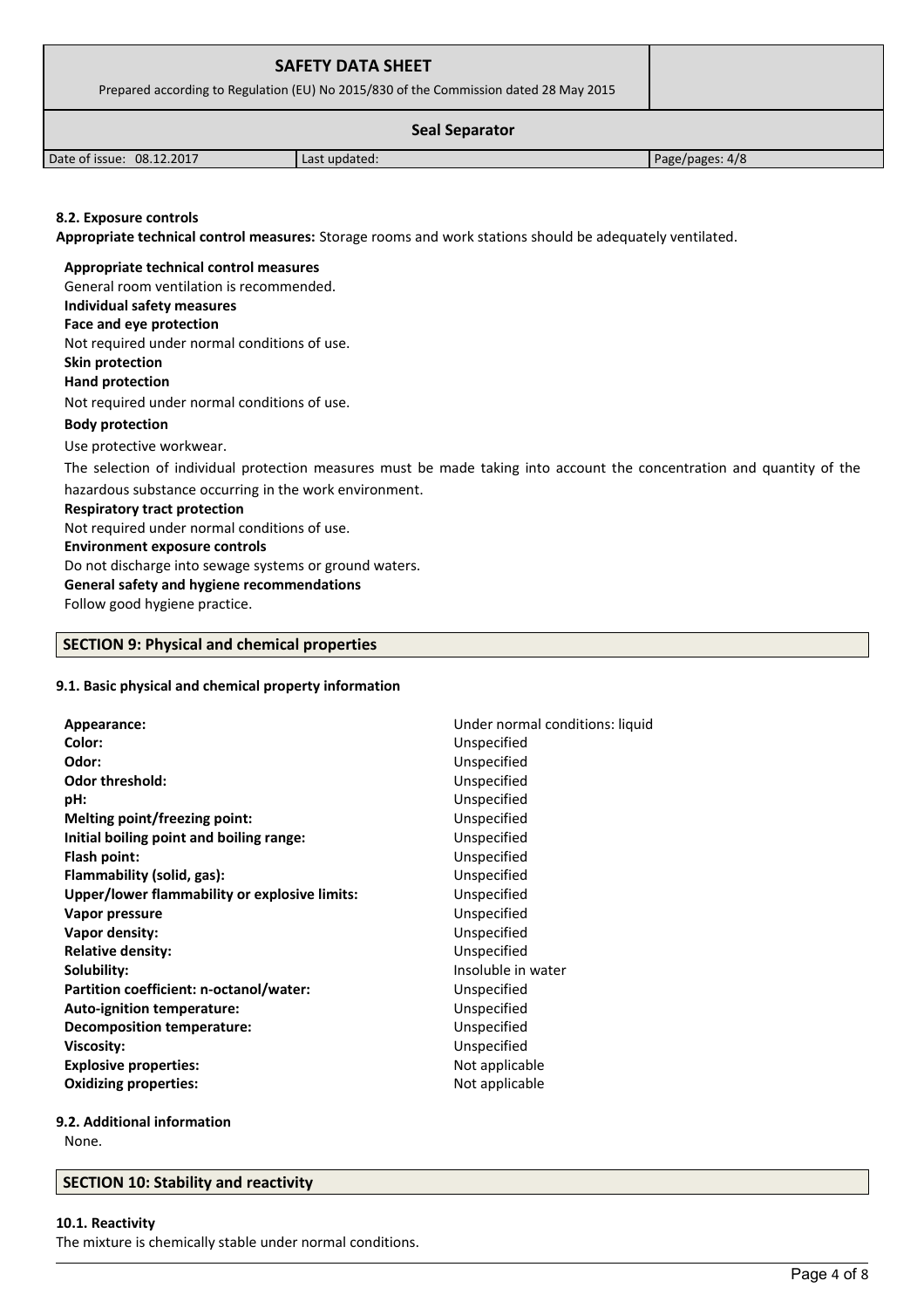| <b>SAFETY DATA SHEET</b><br>Prepared according to Regulation (EU) No 2015/830 of the Commission dated 28 May 2015 |               |                 |
|-------------------------------------------------------------------------------------------------------------------|---------------|-----------------|
|                                                                                                                   |               |                 |
| Date of issue: 08.12.2017                                                                                         | Last updated: | Page/pages: 5/8 |

### **10.2. Chemical stability**

The product is stable when properly used, stored and transported.

### **10.3. Potential for hazardous reactions**

None.

### **10.4. Conditions to avoid**

Avoid high temperatures, direct sunlight, hot surfaces and open fire.

### **10.5. Incompatible materials**

None.

### **10.6. Hazardous decomposition products**

Do not occur when used in accordance with its purpose.

### **SECTION 11: Toxicological information**

### **11.1. Information regarding toxicological effects**

### **Acute toxicity**

Based on available data, the classification criteria are not met. **Skin corrosion/irritation**

Based on available data, the classification criteria are not met. **Serious eye injury/irritation**

Based on available data, the classification criteria are not met.

# **Allergenic influence on respiratory tract or skin**

Based on available data, the classification criteria are not met. **Mutagenic influence on reproductive cells**

Based on available data, the classification criteria are not met. **Carcinogenicity**

Based on available data, the classification criteria are not met. **Harmful influence on reproductive organs**

Based on available data, the classification criteria are not met.

### **Toxic influence on target organs – single exposure**

Based on available data, the classification criteria are not met. **Toxic influence on target organs – repeated exposure**

Based on available data, the classification criteria are not met.

# **Hazard caused by aspiration**

Based on available data, the classification criteria are not met.

# **SECTION 12: Environmental information**

### **12.1. Toxicity** No data.

**12.2. Durability and dissolution potential** No data.

## **12.3. Bioaccumulation capacity** No data.

**12.4. Soil mobility** No data.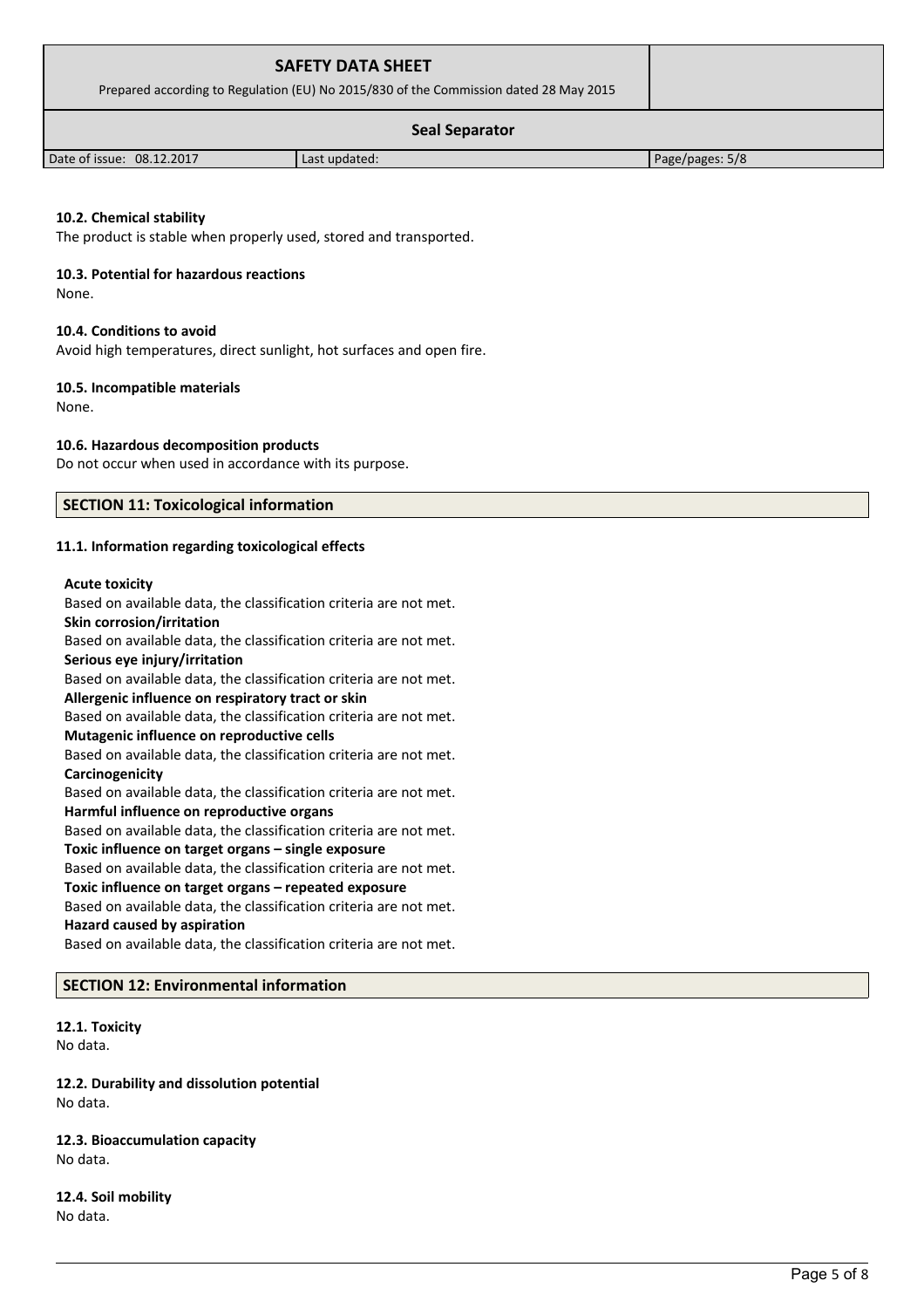| <b>SAFETY DATA SHEET</b><br>Prepared according to Regulation (EU) No 2015/830 of the Commission dated 28 May 2015 |                 |  |
|-------------------------------------------------------------------------------------------------------------------|-----------------|--|
| <b>Seal Separator</b>                                                                                             |                 |  |
| Date of issue: 08.12.2017                                                                                         | Page/pages: 6/8 |  |

## **12.5. Results of PBT and vPvB properties evaluation**

No data.

**12.6. Other harmful effects**

No data.

### **SECTION 13: Waste disposal**

### **13.1. Waste disposal methods**

Empty containers should be transported to an authorized company in order to be reprocessed or recycled.

Do not store with municipal waste.

Do not discharge into sewage systems, surface waters or wastewater.

**Waste code**

Act of 14 December 2012 on waste (Dz.U. (Journal of Laws) 2013, item 21).

Regulation of the Minister of Environment of 9 September 2014 on the waste catalogue (Dz.U. (Journal of Laws) 2014, item 1923).

The waste code must be assigned individually at the location where the waste is produced, depending on the industry in which it is used.

### **SECTION 14: Transport information**

| 14.1.<br>14.2.<br>14.3. | <b>UN</b> number<br>UN proper shipping name<br>Transport hazard class(es)<br>Warning sticker No. | <b>ADR/RID</b><br>---<br>---<br>--- | <b>IMGD</b><br>---<br>---<br>---<br>--- | <b>IATA</b><br>$---$<br>$---$<br>$---$ |
|-------------------------|--------------------------------------------------------------------------------------------------|-------------------------------------|-----------------------------------------|----------------------------------------|
| 14.4.<br>14.5.<br>14.6. | Packing group<br>Threat to the environment<br>Special precautions for users                      | ---<br>---                          | ---<br>---<br>Not applicable            | $---$<br>---                           |
| 14.7.                   | Bulk transport in accordance with the MARPOL<br>convention appendix II and the IBC code          |                                     | Not applicable                          |                                        |

## **SECTION 15: Legal information**

# **15.1. Provisions of the law regarding safety and protection of the environment in relation to the substance or mixture This safety data sheet has been drawn up based on the following legal acts:**

- 1. Regulation (EC) No 1907/2006 of the European Parliament and of the Council of 18 December 2006 concerning the Registration, Evaluation, Authorization and Restriction of Chemicals (REACH), establishing a European Chemicals Agency, amending Directive 1999/45/EC and repealing Council Regulation (EEC) No 793/93 and Commission Regulation (EC) No 1488/94 as well as Council Directive 76/769/EEC and Commission Directives 91/155/EEC, 93/67/EEC, 93/105/EC and 2000/21/EC.
- 2. Regulation (EC) No 1272/2008 of the European Parliament and of the Council of 16 December 2008 on classification, labeling and packaging of substances and mixtures, amending and repealing Directives 67/548/EEC and 1999/45/EC, and amending Regulation (EC) No 1907/2006. [ATP1, ATP2, ATP3, ATP4, ATP5, ATP6]
- 3. Commission Regulation (EU) 2015/830 of 28 May 2015 amending Regulation (EC) No 1907/2006 of the European Parliament and of the Council on the Registration, Evaluation, Authorization and Restriction of Chemicals (REACH) as corrected (replaces Regulation EC No 453/2015)
- 4. Act of 25 February 2011 on chemical substances and their compounds (DZ.U. (Journal of Laws) No 63, item 322 with amendments).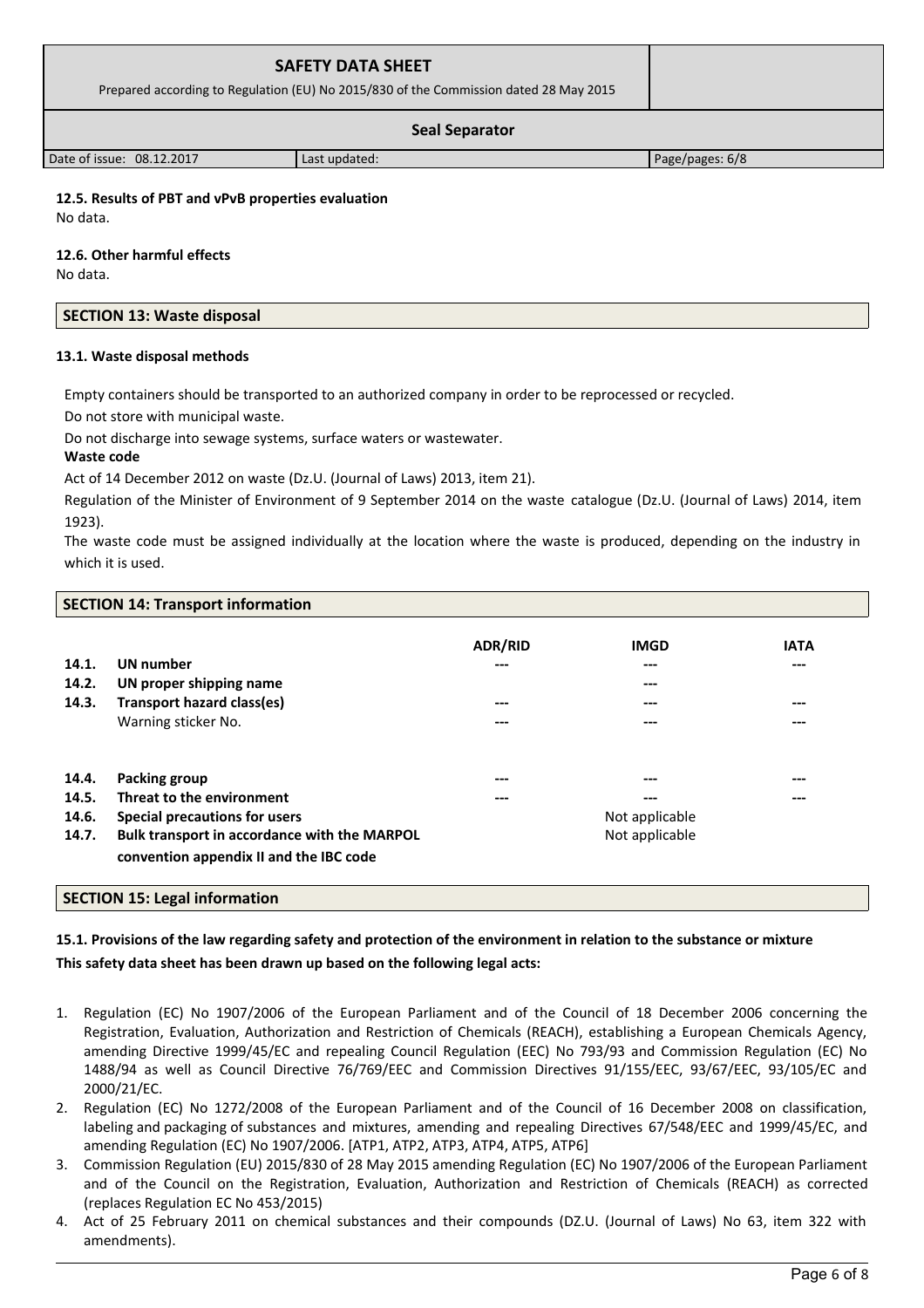| <b>SAFETY DATA SHEET</b><br>Prepared according to Regulation (EU) No 2015/830 of the Commission dated 28 May 2015 |               |                 |
|-------------------------------------------------------------------------------------------------------------------|---------------|-----------------|
| <b>Seal Separator</b>                                                                                             |               |                 |
| Date of issue: 08.12.2017                                                                                         | Last updated: | Page/pages: 7/8 |

- 5. Regulation of the Minister of Labor and Social Policy of 6 June 2014 on maximum permissible concentration and intensity of agents harmful to health in the work environment (Dz.U. (Journal of Laws) item 817).
- 6. Act of 14 December 2012 on waste (Dz.U. (Journal of Laws) 2013, item 21).
- 7. Regulation of the Minister of Environment of 9 September 2014 on the waste catalogue (Dz.U. (Journal of Laws) 2014, item 1923).
- 8. Classification of dangerous goods according to the European Agreement concerning the International Carriage of Dangerous Goods by Road (ADR).
- 9. Regulation of the Minister of Labor and Social Policy of 26 September 1997 on general provisions of occupational safety and health (Dz.U. (Journal of Laws) 2003 No 169, item 1650 with amendments).
- 10. Regulation of the Minister of Health of 30 December 2004 on occupational health and safety related to the presence of chemical agents in the workplace (Dz.U. (Journal of Laws) 2005 No 11, item 86 with amendments). Regulation of the Minister of Economy of 21 December 2005 on essential requirements for personal protection (Dz.U. (Journal of Laws) No 259, item 2173).

### **15.2. Chemical safety evaluation**

Chemical safety evaluation is not required for the mixture.

### **SECTION 16: Additional information**

List of hazard statements from section: 3

### **CAS** (Chemical Abstracts Service)

**EC number** means one of the following:

- the number of the substance as given in the European Inventory of Existing Chemical Substances (EINECS),
- the number of the substance as given in the European List of Notified Chemical Substances (ELINCS)
- the number in the inventory of chemical substances listed in the European Commission's publication "No-longer polymers"

### **Description of used abbreviations, acronyms and symbols:**

**NDS** - maximum allowable concentration of substances hazardous to health in work environment

**NDSCh** - temporary maximum allowable concentration

**NDSP** - highest maximum allowable concentration

**UN number** - the four-digit number that identifies hazardous materials and articles (UN No)

**ADR** - the European Agreement concerning the International Carriage of Dangerous Goods by Road

**RID** - the Regulation concerning the International Carriage of Dangerous Goods by Rail

**IMDG** - International Maritime Dangerous Goods Code

**IATA** – International Air Transport Association

**vPvB** (substance) very Persistent very Bioaccumulable

**PBT** (substance) Persistent Bioaccumulative Toxic

**LD50** Lethal dose required to kill half the members of a tested population

**LC50** Lethal concentration required to kill half the members of a tested population

**ECX** Concentration at which X% inhibition of growth or growth rate is observed

**NOEL** The highest concentration with no effect observed

**BOD** Biochemical Oxygen Demand (BZT) pl: Biochemiczne Zapotrzebowanie Tlenu

**COD** Chemical Oxygen Demand (ChZT) pl: Chemiczne Zapotrzebowanie Tlenu

**ThOD** Theoretical Oxygen Demand - pl: Teoretyczne Zapotrzebowanie Tlenu

### **Additional information:**

The product described in the safety data sheet should be kept and used in accordance with the good industrial practice and all legal regulations.

The information included in the safety data sheet, based on the current knowledge, is aimed at the description of the product from the point of view of the legal regulations concerning safety, health and environment protection. They should not be construed as a warranty for any specific properties.